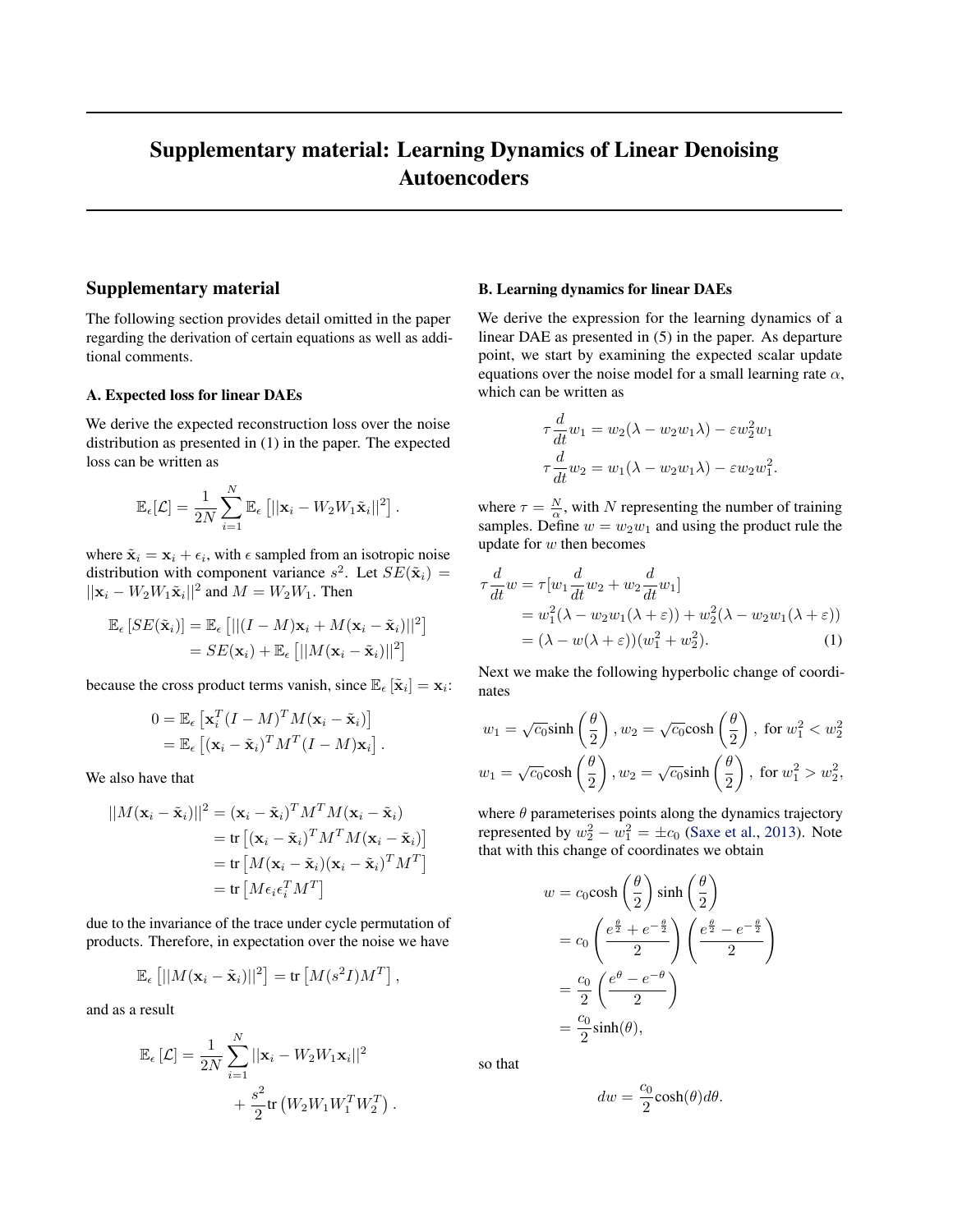Similarly,

$$
w_2^2 + w_1^2 = c_0 \cosh^2\left(\frac{\theta}{2}\right) + c_0 \sinh^2\left(\frac{\theta}{2}\right)
$$
  
=  $c_0 \left(\frac{e^{\frac{\theta}{2}} + e^{-\frac{\theta}{2}}}{2}\right)^2 + c_0 \left(\frac{e^{\frac{\theta}{2}} - e^{-\frac{\theta}{2}}}{2}\right)^2$   
=  $\frac{c_0}{4} \left(e^{\theta} + 2 + e^{-\theta} + e^{\theta} - 2 + e^{-\theta}\right)$   
=  $c_0 \left(\frac{e^{\theta} + e^{-\theta}}{2}\right)$   
=  $c_0 \cosh(\theta)$ 

Plugging these results into the update for  $w$  given in [\(1\)](#page-0-0), yields

$$
\frac{\tau c_0 \cosh(\theta)}{2} \frac{d\theta}{dt} = \left(\lambda - \frac{c_0}{2} \sinh(\theta)(\lambda + \varepsilon)\right) c_0 \cosh(\theta),
$$

and as a result,

$$
\tau \frac{d\theta}{dt} = \lambda (2 - \beta \sinh(\theta)),
$$

where  $\beta = c_0 \left(1 + \frac{\varepsilon}{\lambda}\right)$ . To solve for t, we write

$$
t = \int_{\theta_0}^{\theta_f} \frac{\tau}{\lambda (2 - \beta \sinh(\theta))} d\theta
$$

and integrate:

$$
t = \frac{\tau}{\zeta \lambda} \left[ \ln \left( \frac{\zeta + \beta + 2 \tanh(\frac{\theta}{2})}{\zeta - \beta - 2 \tanh(\frac{\theta}{2})} \right) \right]_{\theta_0}^{\theta_f}
$$

where  $\zeta = \sqrt{\beta^2 + 4}$  and initial parameter value  $\theta_0 =$  $\sinh^{-1}(2w/c_0)$ . Let  $\delta_0 = \tanh\left(\frac{\theta_0}{2}\right)$  and  $\delta_f = \tanh\left(\frac{\theta_f}{2}\right)$ , then

$$
t = \frac{\tau}{\lambda \zeta} \ln \frac{(\zeta + \beta + 2\delta_f) (\zeta - \beta - 2\delta_0)}{(\zeta - \beta - 2\delta_f) (\zeta + \beta + 2\delta_0)},
$$

so that

$$
e^{\lambda \zeta t/\tau} = \frac{(\zeta + \beta + 2\delta_f) (\zeta - \beta - 2\delta_0)}{(\zeta - \beta - 2\delta_f) (\zeta + \beta + 2\delta_0)}.
$$

Multiplying by the denominator, expanding, and defining  $E = e^{\lambda \zeta t / \tau}$ , we obtain

$$
-2E\delta_f(\zeta + \beta + 2\delta_0)
$$
  
+ 
$$
E(\zeta^2 + 2\zeta\delta_0 - \beta^2 - 2\beta\delta_0)
$$
  
= 
$$
2\delta_f(\zeta - \beta - 2\delta_0)
$$
  
+ 
$$
(\zeta^2 - 2\zeta\delta_0 - \beta^2 - 2\beta\delta_0),
$$

which yields

$$
\delta_f ((1 - E) (2\beta + 4\delta_0) - 2(E + 1)\zeta)
$$
  
= (1 - E) (\zeta^2 - \beta^2 - 2\beta\delta\_0) - 2(1 + E)\zeta\delta\_0.

Solving for  $\theta_f(t)$ , we obtain the hyperbolic parameter equation

$$
\theta_f(t) = 2 \tanh^{-1} \left[ \frac{(1 - E) (\zeta^2 - \beta^2 - 2\beta \delta) - 2(1 + E) \zeta \delta}{(1 - E) (2\beta + 4\delta) - 2(1 + E) \zeta} \right]
$$

where  $\delta = \tanh\left(\frac{\theta_0}{2}\right)$ . Using

$$
w(t) = \frac{c_0}{2}\sinh(\theta_t),
$$

(where  $\theta_t = \theta_f(t)$ ) to track the weight trajectory gives equation (5) in the paper.

#### C. Learning dynamics for linear WDAEs

We derive the expression for the learning dynamics of a linear WDAE as presented in (7) in the paper. Reconstruction loss with weight decay gives the scalar loss associated with an eigenvalue  $\lambda$  as

$$
\ell_\gamma=\frac{\lambda}{2\tau}(1-w_2w_1)^2+\frac{N\gamma}{2\tau}(w_1^2+w_2^2),
$$

where  $\gamma$  is the penalty parameter that controls the amount of regularisation that is being applied. The update equations for the weights then follow as

$$
\tau \frac{d}{dt} w_1 = w_2(\lambda - w_2 w_1 \lambda) - N\gamma w_1
$$

$$
\tau \frac{d}{dt} w_2 = w_1(\lambda - w_2 w_1 \lambda) - N\gamma w_2,
$$

assuming the initial  $w_2 = w_1$  (which holds approximately for small initial values), we have for  $w = w_2w_1$  that

$$
\tau \frac{d}{dt} w = 2w(\lambda - w\lambda) - 2N\gamma w
$$

$$
= 2w(\lambda - N\gamma - w\lambda).
$$

Thus,

$$
t = \int_{w_0}^{w_f} \frac{\tau}{2w(\lambda - N\gamma - w\lambda)} dw
$$
  
= 
$$
\frac{\tau}{2} \left[ \frac{\ln(w) - \ln(\lambda - N\gamma - w\lambda)}{\lambda - N\gamma} \right]_{w_0}^{w_f}
$$
  
= 
$$
\frac{\tau}{2(\lambda - N\gamma)} \ln \left( \frac{w_f(\lambda - N\gamma - w_0\lambda)}{w_0(\lambda - N\gamma - w_f\lambda)} \right).
$$

Then solving for  $w_f$  gives

$$
w_f(t) = \frac{\xi E_\gamma}{E_\gamma - 1 + \xi/w_0},
$$

where  $E_{\gamma} = e^{2\xi t/\tau}$  and  $\xi = (1 - N\gamma/\lambda)$ .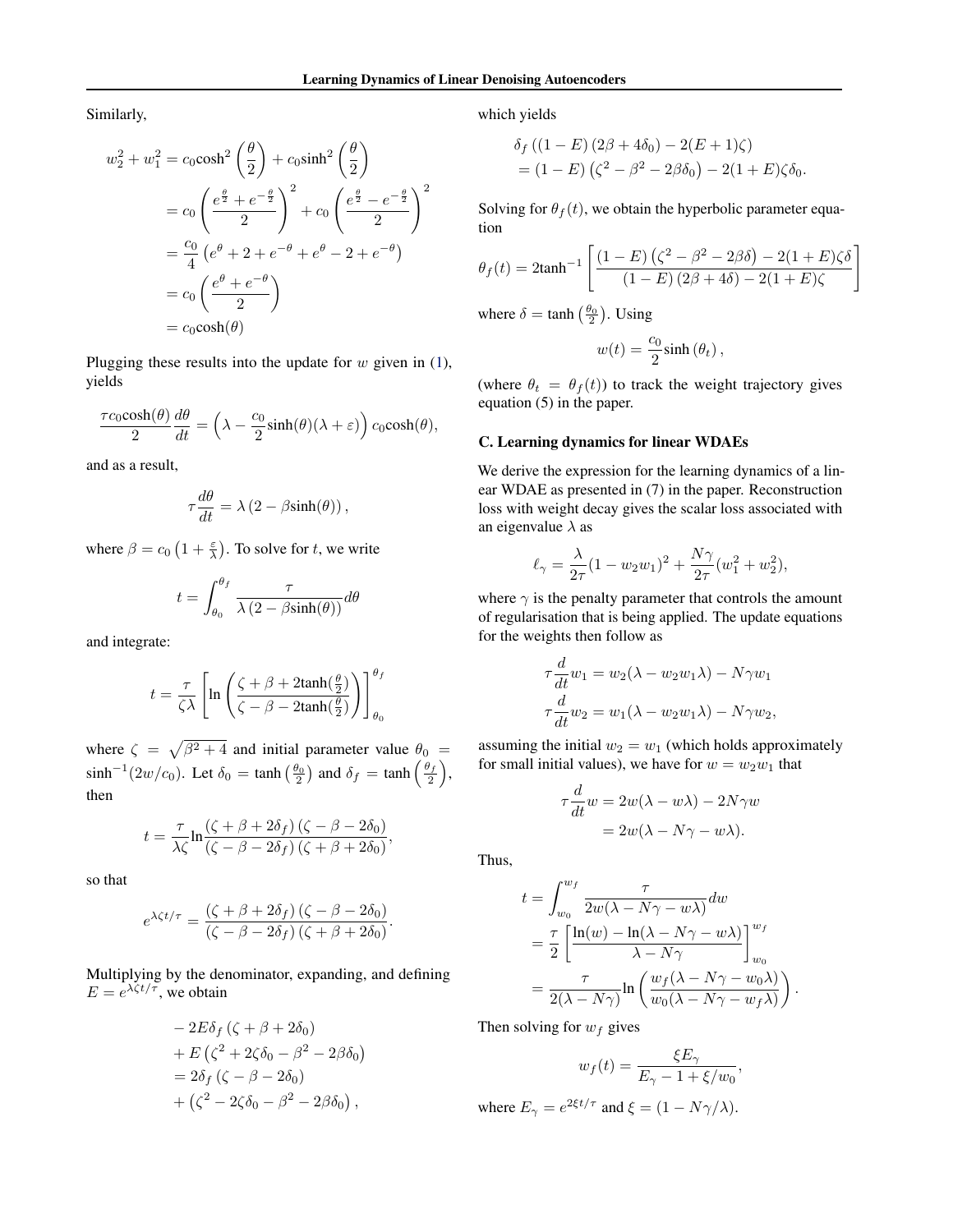#### D. Optimal learning rates

We derive expressions for the optimal learning rates for linear DAEs and WDAEs as presented in (8) in the paper. First, consider the expected scalar DAE loss

$$
\ell_{\varepsilon} = \frac{\lambda}{2\tau} (1 - w_2 w_1)^2 + \frac{\varepsilon}{2\tau} (w_2 w_1)^2.
$$

The Hessian of  $\ell_{\varepsilon}$  is given by

$$
H = \begin{bmatrix} \frac{\partial^2 \ell_{\varepsilon}}{\partial w_1^2} & \frac{\partial^2 \ell_{\varepsilon}}{\partial w_1 w_2} \\ \frac{\partial^2 \ell_{\varepsilon}}{\partial w_2 w_1} & \frac{\partial^2 \ell_{\varepsilon}}{\partial w_2^2} \end{bmatrix},
$$

where

$$
\frac{\partial^2 \ell_{\varepsilon}}{\partial w_1^2} = \frac{w_2^2}{\tau} (\lambda + \varepsilon),
$$
  
\n
$$
\frac{\partial^2 \ell_{\varepsilon}}{\partial w_2^2} = \frac{w_1^2}{\tau} (\lambda + \varepsilon),
$$
  
\n
$$
\frac{\partial^2 \ell_{\varepsilon}}{\partial w_1 w_2} = \frac{\partial^2 \ell_{\varepsilon}}{\partial w_2 w_1} = \frac{2w_2 w_1}{\tau} (\lambda + \varepsilon) - \frac{\lambda}{\tau}.
$$

Now, if we assume  $w_2 = w_1$ , and let  $a = \frac{\partial^2 \ell_{\varepsilon}}{\partial w_1^2} = \frac{\partial^2 \ell_{\varepsilon}}{\partial w_2^2}$  and  $b = \frac{\partial^2 \ell_{\varepsilon}}{\partial w_2 w_1}$ , the eigenvalues for the Hessian can be shown to be  $\lambda_H = a - b$  or  $\lambda_H = a + b$ . The second order update for a single weight  $w$  at time  $t$  is then given by

$$
w^{t+1} = w^t - \left(\frac{\partial \ell_{\varepsilon}}{\partial w^t}\right) / \lambda_H,
$$

where the maximum  $\lambda_H$ , is when  $w_2 = w_1 = 1$ , such that

$$
\lambda_H = \frac{1}{\tau}(\lambda + \varepsilon) + \frac{2}{\tau}(\lambda + \varepsilon) - \frac{\lambda}{\tau}
$$

$$
= \frac{2\lambda + 3\varepsilon}{\tau}.
$$

Therefore, the optimal learning rate is

$$
\alpha_{\varepsilon} = 1/\lambda_H = \frac{\tau}{2\lambda + 3\varepsilon}.
$$

For WDAEs with penalty parameter  $\gamma$ , a very similar derivation gives

$$
\alpha_{\gamma} = \frac{\tau}{2\lambda + \gamma}.
$$

Taking the ratio of the optimal DAE rate to that for the WDAE gives

$$
R = \frac{\alpha_{\varepsilon}}{\alpha_{\gamma}} = \frac{2\lambda + \gamma}{2\lambda + 3\varepsilon}.
$$

#### E. Equivalent scalar solutions

In Section 4 of the paper, the DAE fixed point solution is shown to be

$$
w_{\varepsilon}^* = \frac{\lambda}{\lambda + \varepsilon}.
$$

Now if  $w = w_2w_1$  and  $w_2 = w_1$ , then for WDAE we have that the scalar loss is given by

$$
\ell_{\gamma} = \frac{\lambda}{2\tau}(1-w)^2 + \frac{\gamma}{\tau}w,
$$

and

$$
\frac{\partial \ell_{\gamma}}{\partial w} = -\frac{\lambda}{\tau} (1 - w) + \frac{\gamma}{\tau}.
$$

Setting the above equal to zero and solving gives

$$
w_{\gamma}^* = 1 - \gamma/\lambda.
$$

To obtain the value of  $\gamma$  for which the two fixed points are equal, we set  $w^*_{\gamma} = w^*_{\varepsilon}$  and solve for  $\gamma$  to find

$$
\gamma = \frac{\lambda \varepsilon}{\lambda + \varepsilon}.
$$

#### F. Estimated dynamics for nonlinear networks

The dynamics for the nonlinear networks trained in Figure 6 in the paper were estimated using the following approach. First, compute

$$
\Sigma_{xx} = \sum_{i=1}^{N} \mathbf{x}_i \mathbf{x}_i^T = V \Lambda V^T,
$$

using an eigen-decomposition giving eigenvalues  $\lambda_j$ ,  $j =$ 1, ..., D. Then at regular intervals compute

$$
\hat{\Sigma}_{xx}(t) = \sum_{i=1}^{N} \mathbf{x}_i \hat{\mathbf{x}}_i(t)^T,
$$

where  $\hat{\mathbf{x}}(t)$  is the estimated reconstruction of input at time t generated by the autoencoder network. Finally, using the following rotation to obtain the diagonal matrix

$$
\hat{\Lambda}(t) = V^T \hat{\Sigma}_{xx}(t) V,
$$

where the diagonal contains the estimated eigenvalues  $\hat{\lambda}_j(t)$ , we can compute an estimate for the identity mapping associated with each eigenvalue as  $\hat{\lambda}_j(t)/\lambda_j \in [0,1]$ .

#### G. Learning dynamics for tanh autoencoder networks

We investigated the dynamics of learning for nonlinear AEs, WDAEs and DAEs, using tanh activations.